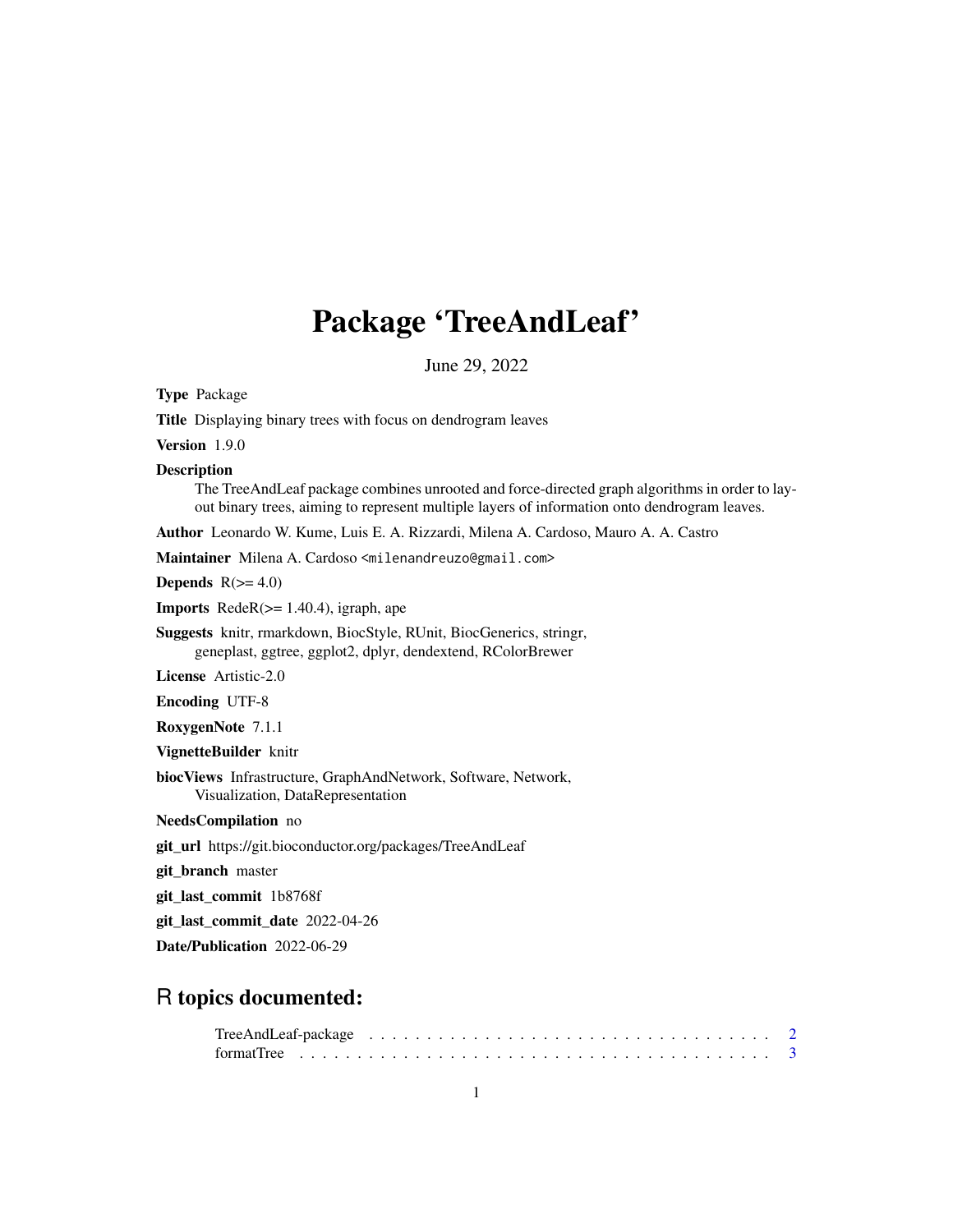<span id="page-1-0"></span>

| Index |  |  |  |  |  |  |  |  |  |  |  |  |  |  |  |  |  |
|-------|--|--|--|--|--|--|--|--|--|--|--|--|--|--|--|--|--|

TreeAndLeaf-package *TreeAndLeaf: A graph layout for binary trees with focus on dendrogram leaves.*

#### <span id="page-1-1"></span>Description

The TreeAndLeaf package combines unrooted and force-directed graph algorithms in order to layout binary trees, aiming to represent multiple layers of information onto dendrogram leaves.

#### Details

| Package:   | TreeAndLeaf                                                             |
|------------|-------------------------------------------------------------------------|
| Type:      | Package                                                                 |
| Depends:   | $R (= 4.0)$                                                             |
| Imports:   | RedeR, igraph, ape                                                      |
| Suggests:  | knitr, rmarkdown, BiocStyle, RUnit, BiocGenerics, stringr, RColorBrewer |
| License:   | Artistic-2.0                                                            |
| biocViews: | NetworkEnrichment, GraphAndNetwork                                      |

#### Index

[formatTree:](#page-2-1) A theme function for tree-and-leaf igraph objects. [treeAndLeaf:](#page-4-1) Layout a TreeAndLeaf diagram.

Further information is available from the vignettes vignette("TreeAndLeaf").

#### Author(s)

Leonardo W. Kume, Luis E. A. Rizzardi, Milena A. Cardoso, Mauro A. A. Castro

## References

CASTRO, M. A. et al. RedeR: R/Bioconductor package for representing modular structures, nested networks and multiple levels of hierarchical associations. Genome Biology, 13(4):R29, 2012. CASTRO, M. A. A. et al. Regulators of genetic risk of breast cancer identified by integrative network analysis. Nature Genetics, 48(1):12–21, 2016.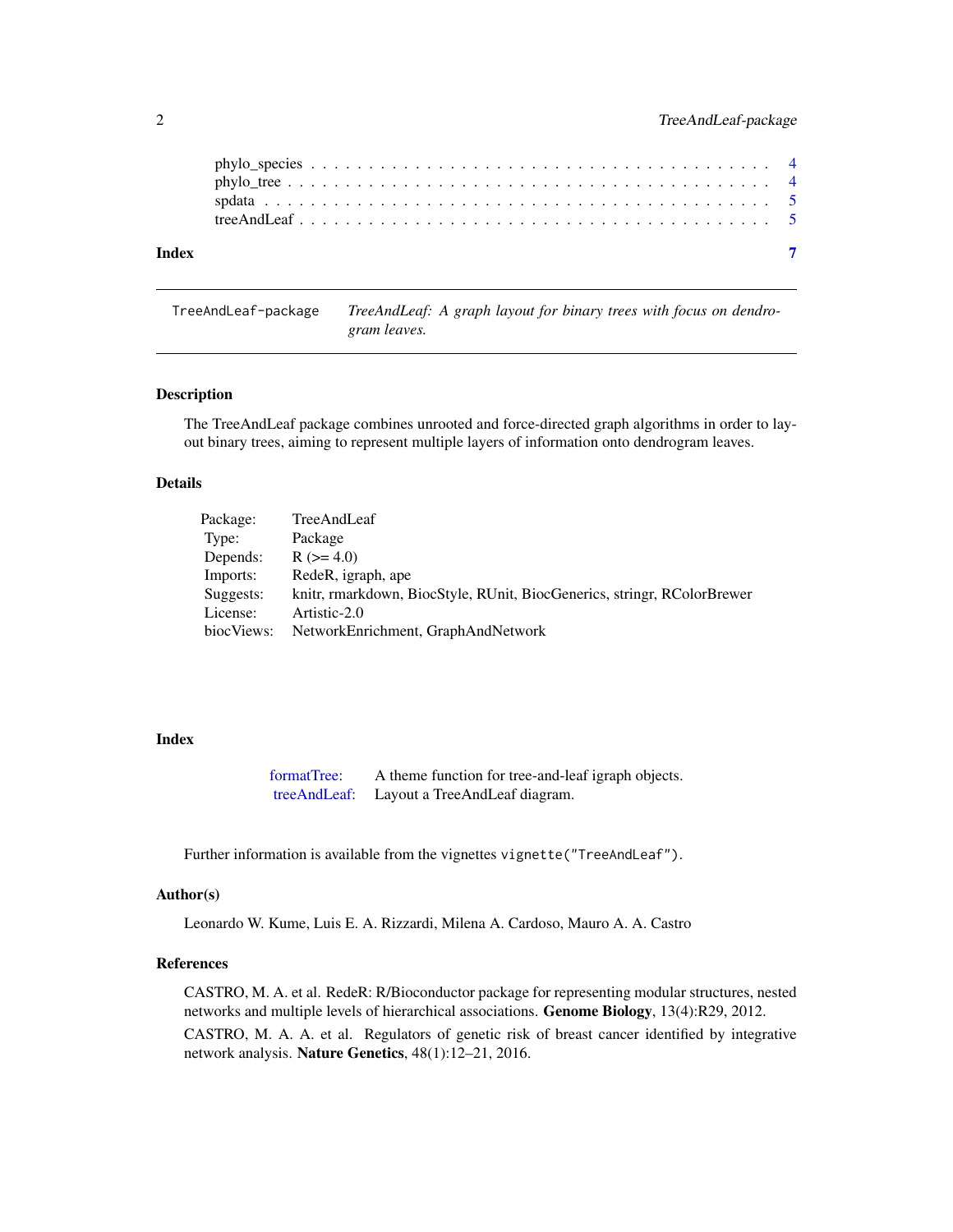### <span id="page-2-0"></span>formatTree 3

RUSU, A.; SANTIAGO, C. Grid Drawings of Binary Trees: An Experimental Study. Journal of Graph Algorithms and Applications, 12(2):131–195, 2008.

<span id="page-2-1"></span>formatTree *A theme function for tree-and-leaf igraph objects.*

#### Description

This function sets attributes of a tree-and-leaf igraph object for plotting in the RedeR app interface.

#### Usage

formatTree(tal, theme = 1)

#### Arguments

| tal   | An igraph object generated by the TreeAndLeaf function.            |
|-------|--------------------------------------------------------------------|
| theme | An integer ranging from 1 to 5 with desired theme.                 |
|       | Options:                                                           |
|       | 1- A clean black and blue theme, for additional customizations.    |
|       | 2- Green palette theme.                                            |
|       | 3- Blue palette theme.                                             |
|       | 4- Purple palette theme.                                           |
|       | 5- Red palette theme.                                              |
|       | For detailed customization, see attributes in the addGraph method. |

#### Value

An igraph object with attributes for RedeR application.

#### See Also

[addGraph](#page-0-0)

[treeAndLeaf](#page-4-1)

#### Examples

```
library(RedeR)
hc <- hclust(dist(USArrests), "ave")
tal <- treeAndLeaf(hc)
tal \leq formatTree(tal, theme = 5)
```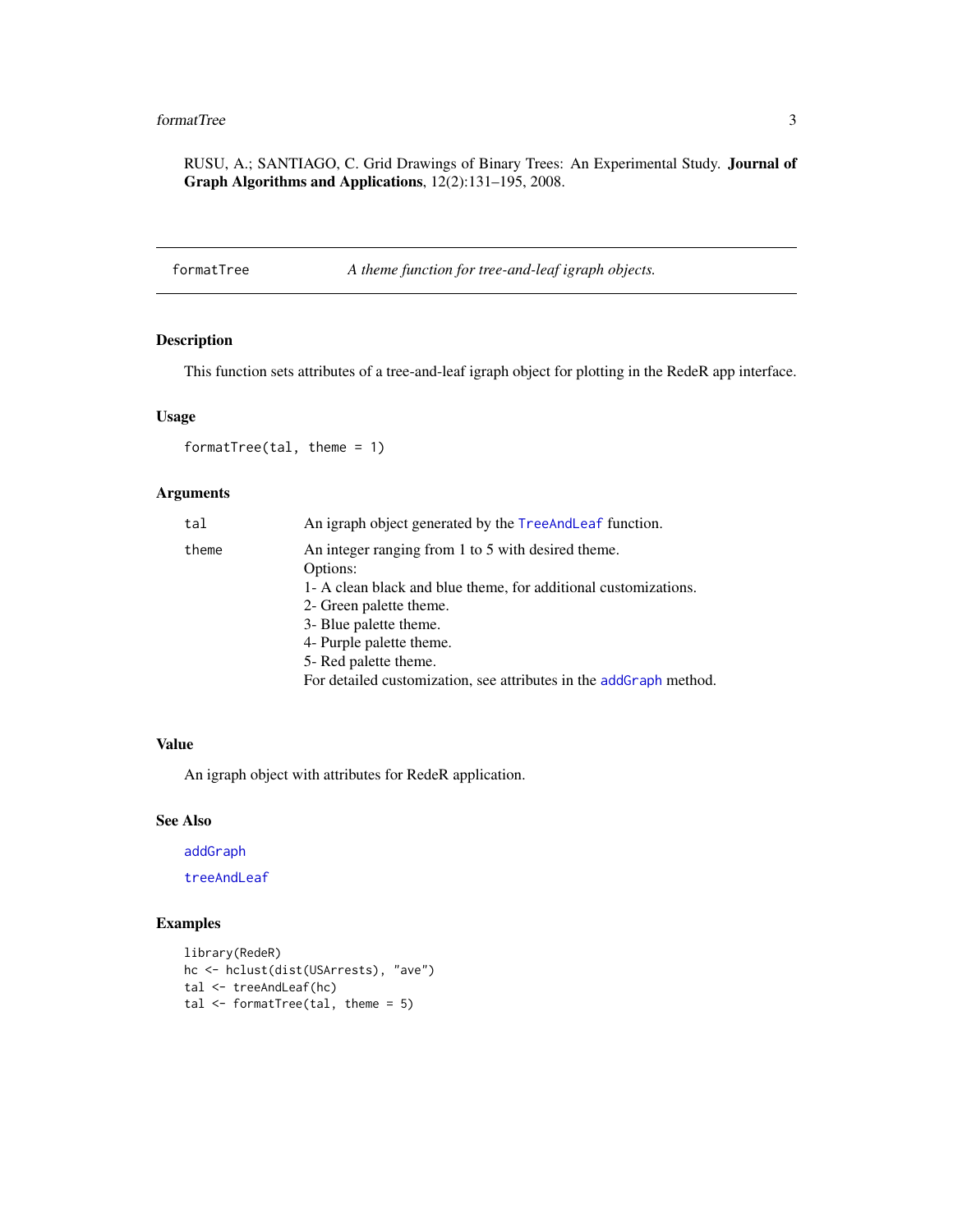<span id="page-3-0"></span>

#### Description

Species metadata used in a phylo object.

#### Usage

data(phylo\_species)

#### Format

An object of class "data.frame"

#### References

Szklarczyk D. et al. STRING v11: protein-protein association networks with increased coverage, supporting functional discovery in genome-wide experimental datasets. Nucleic Acids Res. 47:D607-613, 2019.

phylo\_tree *Species tree from STRING-db v11*

#### Description

A phylo object for the species tree available from the STRING-db v11.

#### Usage

data(phylo\_tree)

#### Format

An object of class "phylo"

#### References

Szklarczyk D. et al. STRING v11: protein-protein association networks with increased coverage, supporting functional discovery in genome-wide experimental datasets. Nucleic Acids Res. 47:D607-613, 2019.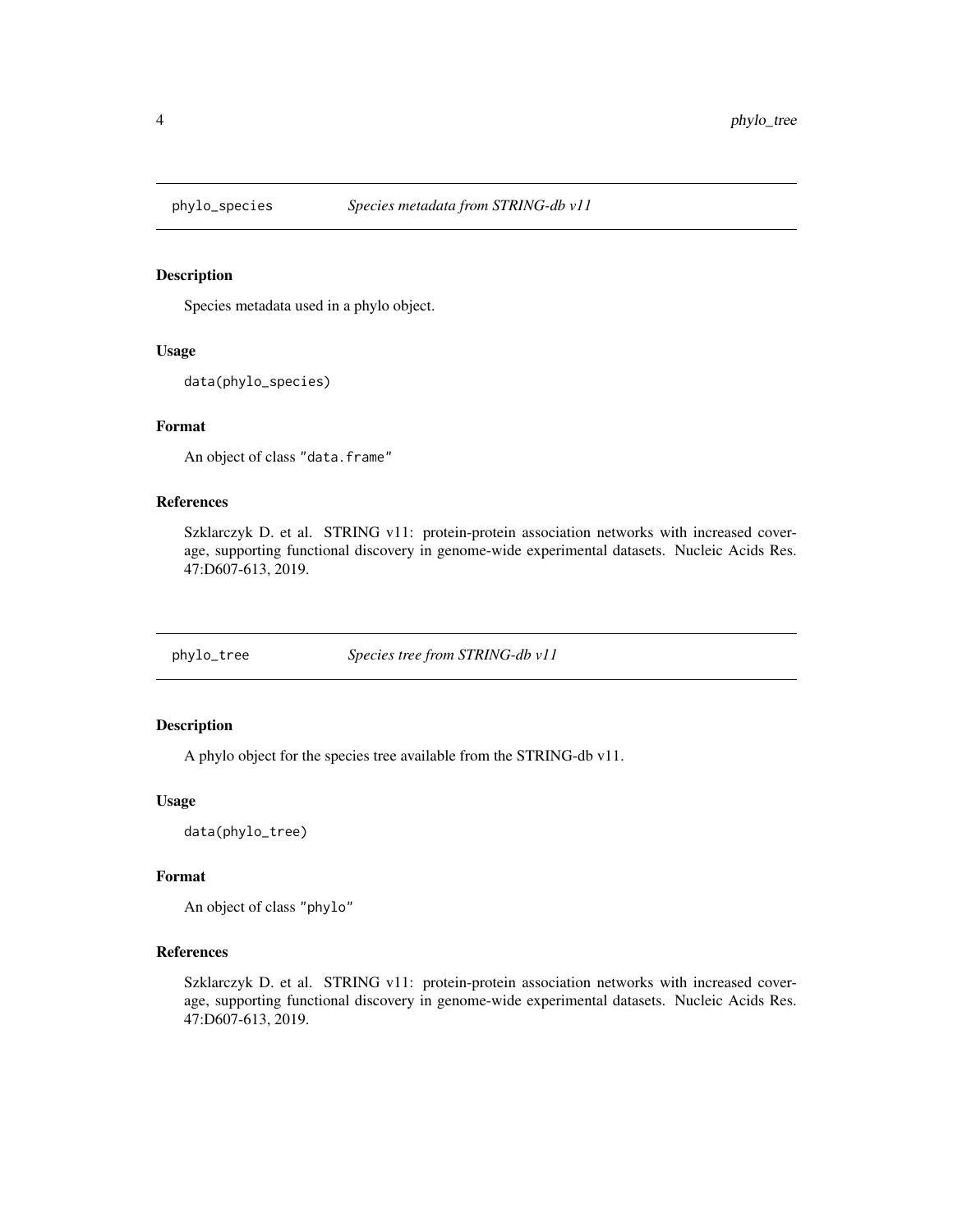<span id="page-4-0"></span>

#### Description

Data from the NCBI Genome Database for eukaryotes with complete genome sequence. The list of organisms were obtained from the KEGG Organisms Database, and taxonomy IDs were obtained from the NCBI Taxonomy Database.

#### Usage

data(spdata)

#### Format

An object of class "data.frame"

#### References

NCBI Genome Database https://www.ncbi.nlm.nih.gov/genome Accessed: August 15, 2019.

NCBI Taxonomy Database https://www.ncbi.nlm.nih.gov/taxonomy Accessed: August 15, 2019.

KEGG Organisms Database https://www.genome.jp/kegg/catalog/org\_list.html Accessed: August 15, 2019.

#### Examples

data(spdata)

<span id="page-4-1"></span>treeAndLeaf *Layout a TreeAndLeaf diagram.*

#### Description

This function tranforms hclust and phylo objects into tree-and-leaf igraph objects.

#### Usage

treeAndLeaf(obj)

#### Arguments

obj An object of class 'hclust' or 'phylo'.

### Value

A tree-and-leaf igraph object.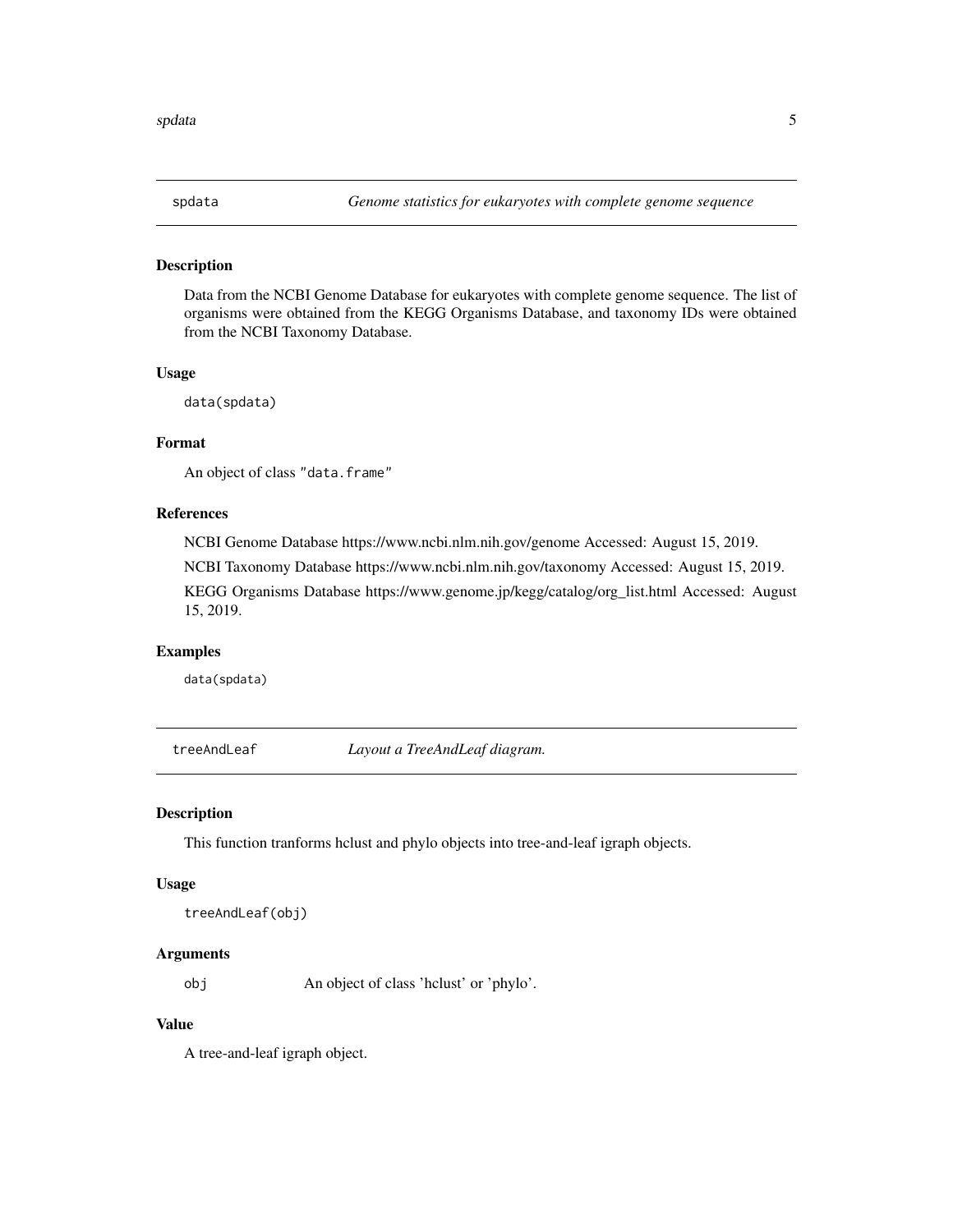<span id="page-5-0"></span>6 treeAndLeaf

# See Also

[formatTree](#page-2-1)

[hclust](#page-0-0) [as.phylo](#page-0-0) [addGraph](#page-0-0)

[relax](#page-0-0)

# Examples

```
library(RedeR)
rdp <- RedPort()
hc <- hclust(dist(USArrests), "ave")
tal <- treeAndLeaf(hc)
```
## Not run: calld(rdp) addGraph(obj=rdp, tal)

## End(Not run)